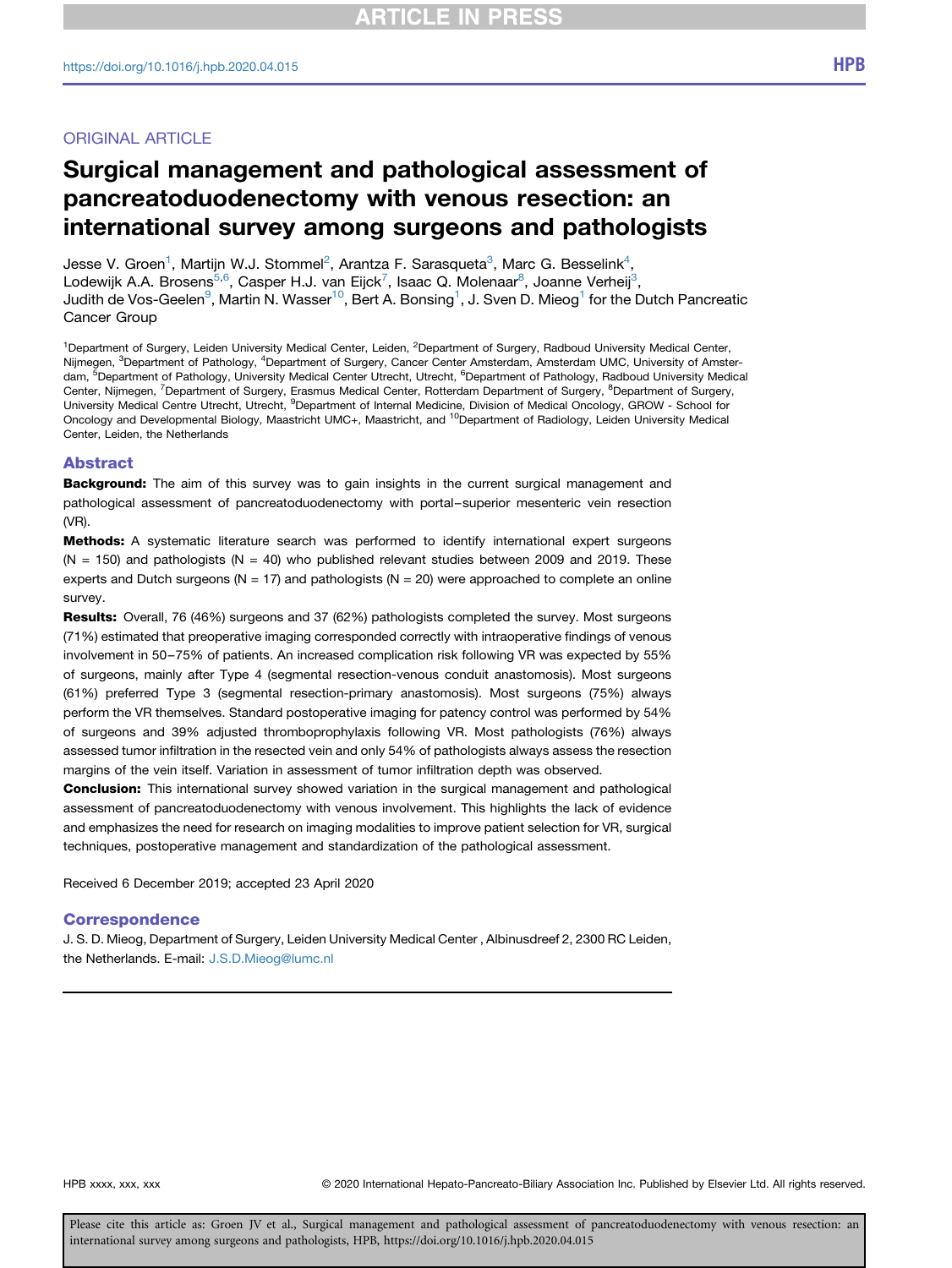## Introduction

Pancreatic cancer infiltration in the portal or superior mesenteric vein (PV-SMV) is not considered a contra-indication for a resection as stated by the International Study Group of Pancreatic Surgery (ISGPS) in  $2014$  $2014$  $2014$ .<sup>1</sup> The assessment of venous involvement is important in surgical decision making since the resection margin on the level of the PV-SMV is among the most frequently affected.<sup>[2](#page-8-1),[3](#page-8-2)</sup> In selected patients, it is possible to perform a venous resection (VR) to acquire a tumor-free resection margin on the level of the PV-SMV.<sup>[1](#page-8-0)</sup> There is considerable variation in contemporary literature on the clinical management of pancreatoduodenectomy with venous involvement.

The reported correspondence between preoperative imaging, findings during surgery and pathological assessment shows much variation and it remains challenging to select the right patients eligible for  $VR^{4-6}$  Despite criteria for assessment of vascular involvement on computed tomography exist, $\overline{7}$  absence of tumor infiltration in the resected vein in the final pathology is reported in 39% (range  $17-78$  $17-78$ ) of VR.<sup>8</sup> The surgeon has to rely on preoperative imaging, visual inspection, palpation and intraoperative frozen sections in order to distinguish tumor from normal tissue, peritumoral inflammation and fibrosis. This is especially challenging after neoadjuvant chemo -and radiotherapy. $9-11$  $9-11$  Routine VR and a "no-touch" technique, without breaching the "capsule" of the tumor at the venous margin, have been described earlier.<sup>[12,](#page-8-7)[13](#page-8-8)</sup> Some studies reported promising results of intraoperative ultrasound.<sup>14–17</sup> The direct contact with the operative field and real-time imaging provides feedback about the tumor and vascular involvement. Still, it is unknown how often intraoperative ultrasound is used in daily practice and what the added value is in terms of clinically relevant outcome.

The preferred technique for VR is still under debate, illustrated by the variations in applied techniques for VR (e.g. wedge or segmental resection) and reconstruction (e.g. direct closure, endto-end anastomosis or interposition graft).<sup>18–21</sup> A meta-analysis of 27 studies on pancreatectomy with or without VR showed increased postoperative morbidity, mortality and worse survival after VR, although there was considerable heterogeneity between the included studies.<sup>[8](#page-8-5)</sup> Early PV-SMV thrombosis is a notorious complication which occurs in approximately 6% of patients after VR. Currently, guidelines regarding thromboprophylaxis are lacking. $^{22}$  $^{22}$  $^{22}$ 

The relevance of tumor infiltration in the resected vein and depth of tumor infiltration remain unclear. Some studies report an association with decreased survival $4,23$  $4,23$  whereas other studies report no association with survival at all.<sup>[5](#page-8-13)[,21](#page-8-14),[24](#page-8-15)</sup> There are differences between the currently used techniques for macroscopic assessment of the pancreatoduodenectomy specimen by pathologists. $25$  It should be noted that none of the regular used grossing protocols have a detailed description on how to assess and to approach the resected vein. Some studies

described the assessment of the resected vein, including the insertion of a plastic probe into the vein in the fresh spec-imen.<sup>[26,](#page-8-17)[27](#page-8-18)</sup> Nevertheless, variations in assessment of tumor infiltration, depth of tumor infiltration and resection margins of the resected vein likely exist and hamper generalization of study results.<sup>[28,](#page-8-19)[29](#page-9-0)</sup>

The aim of this survey was to gain insights in the current surgical management and pathological assessment of pancreatoduodenectomy with suspected venous involvement by international and Dutch surgeons and pathologists. Furthermore, it aims to identify areas in need for further research to improve the multidisciplinary management of pancreatic cancer with suspected venous involvement.

#### **Methods**

#### Study design and population

This study was performed and reported according to the Checklist for Reporting Results of Internet E-Surveys (CHER-RIES).<sup>[30](#page-9-1)</sup> An online surgeon-specific and pathologist-specific survey was designed by the authors. The survey was tested multiple times to guarantee that questions were clearly formulated and unambiguous.

A systematic search was performed to identify international expert surgeons who published relevant studies between January 2009 and June 2019 (Supplementary Material). The email addresses of corresponding authors (surgeons) were identified. These international expert surgeons were approached to complete the online surgeon-specific survey. Furthermore, the corresponding authors were requested to suggest an expert pathologist in their institution. These international expert pancreatic pathologists were approached to complete the online pathologist-specific survey. From every Dutch hospital performing pancreatic surgery (Dutch Pancreatic Cancer Group (DPCG)) at least one representing surgeon and pathologists was approached to complete the survey.

The open and voluntary surveys were sent out via Google Forms (<https://docs.google.com/forms>). Non-respondents were contacted by e-mail or telephone up to three times. Institutional Review Board approval was not requested since no patients were involved. Informed consent of respondents was implied when the survey was completed.

#### **Survey**

The content of the survey is provided in the Supplementary Material. Survey questions included multiple-choice, checkbox and open questions and were not randomized, altered, or adaptive. Some questions were mandatory. Respondents were able to review and change their answers at the end of the survey. Cookies or IP addresses were not used to prevent multiple entries from the same individual. The request for single entry was stated in the welcome message. Data was collected anonymously and no incentives were offered.

HPB xxxx, xxx, xxx 
reserved. 
© 2020 International Hepato-Pancreato-Biliary Association Inc. Published by Elsevier Ltd. All rights reserved.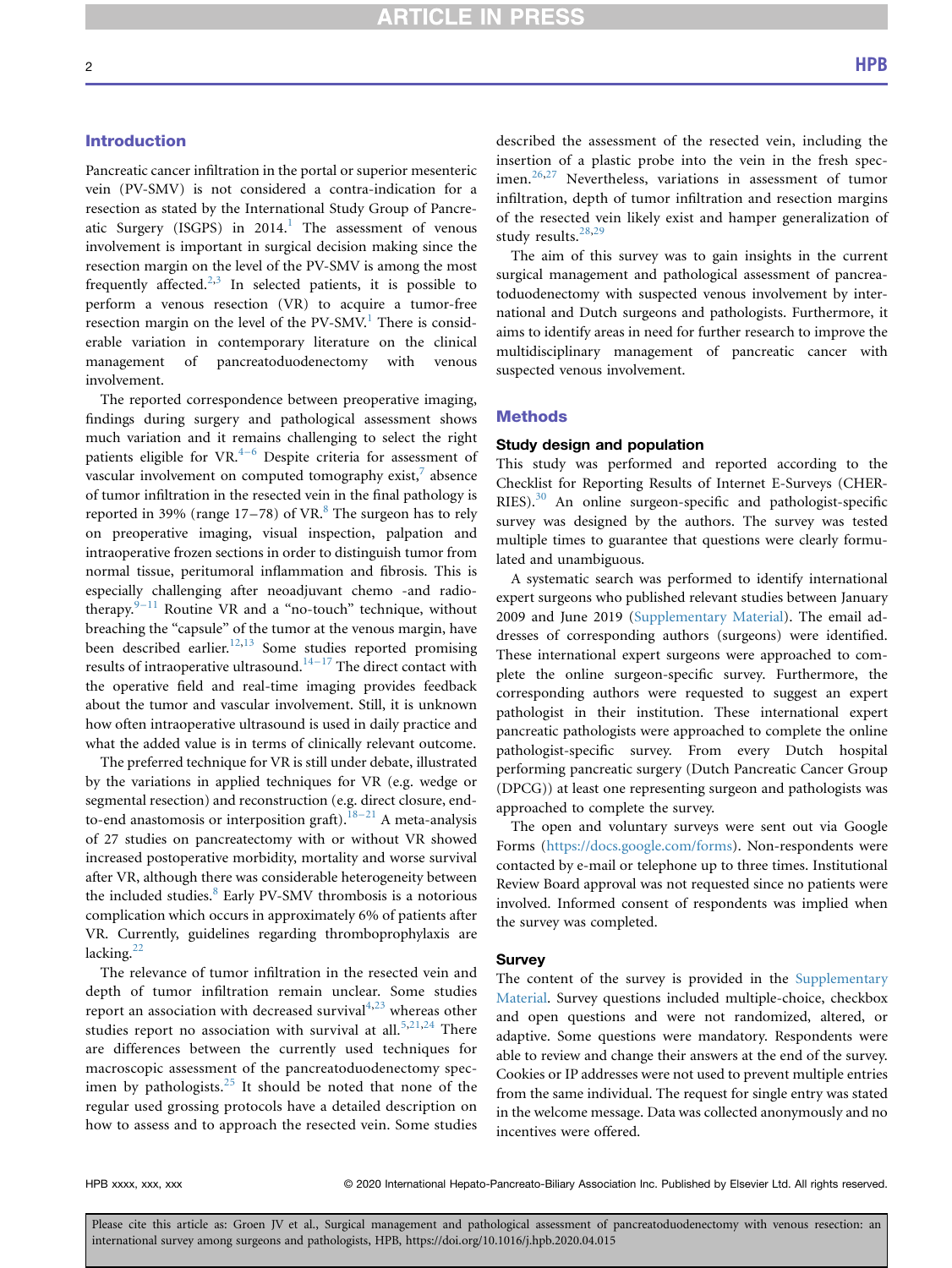The surgeon-specific survey consisted of 33 questions divided over 12 pages. The survey consisted of questions regarding: surgeon characteristics, volume of VR, correspondence between imaging, surgery and pathology, technical aspects, complications and postoperative care.

The pathologist-specific survey consisted 18 questions divided over seven pages. The survey consisted of questions regarding: volume of VR, assessment of (depth of) tumor infiltration in the resected vein and resection margins of the resected vein.

# **Definitions**

Throughout the manuscript, 'VR' refers to a resection of the PV-SMV, 'venous involvement' refers to (suspected) involvement of the PV-SMV and 'resected vein' refers to the resected PV-SMV itself. Correspondence between preoperative imaging, intraoperative findings and pathological assessment was considered in cases such as: suspected venous involvement on preoperative imaging was also observed during surgery and VR was performed or; VR was performed with tumor infiltration in the resected vein in final pathology. Type of VR was classified according to the ISGPS guidelines: Type  $1 =$  partial venous excision with direct closure (venorraphy) by suture closure; Type  $2$  = partial venous excision using a patch; Type  $3$  = segmental resection with primary venovenous anastomosis; Type 4 = segmental resection with interposed venous conduit and at least two anastomoses.<sup>[1](#page-8-0)</sup> Extent of sampling of the resected vein for pathological assessment was categorized as 'none' (no assessment), 'most suspected' (assessment of one slice of the resected vein most suspect of tumor infiltration or irradical margin) and 'complete' (assessment of multiple slices of the resected vein).

# Statistical analysis

For statistical analysis Statistical Package for the Social Sciences for Windows (version 23.0, SPSS, Inc) was used. All completed surveys were analyzed. No formal sample size calculation was performed. The results are reported for the total cohort and compared by international experts versus DPCG surgeons and pathologists. Categorical data were reported as numbers (percentages) and compared by chi-square or Fisher's exact tests. Pvalues <0.05 were considered significant.

## **Results**

#### **Respondents**

## Rate of response and estimated percentage of venous resections

In total, 76 of 167 (46%) surgeons and 37 of 60 (62%) pathologists completed the survey ([Fig. 1](#page-2-0)). Thirty-seven (49%) surgeons estimated that a VR was performed in 11–20% of patients [\(Table 1\)](#page-3-0). Fifteen (41%) pathologists estimated that a VR was performed in 5–10% of patients [\(Table 2](#page-4-0)).

#### Surgeon-specific survey

# Correspondence between preoperative imaging, surgery and pathology

Correspondence on venous involvement between preoperative imaging and intraoperative findings in 50–75% of patients was

<span id="page-2-0"></span>

Figure 1 Flow chart of approached surgeons and pathologists

HPB xxxx, xxx, xxx 
reserved. © 2020 International Hepato-Pancreato-Biliary Association Inc. Published by Elsevier Ltd. All rights reserved.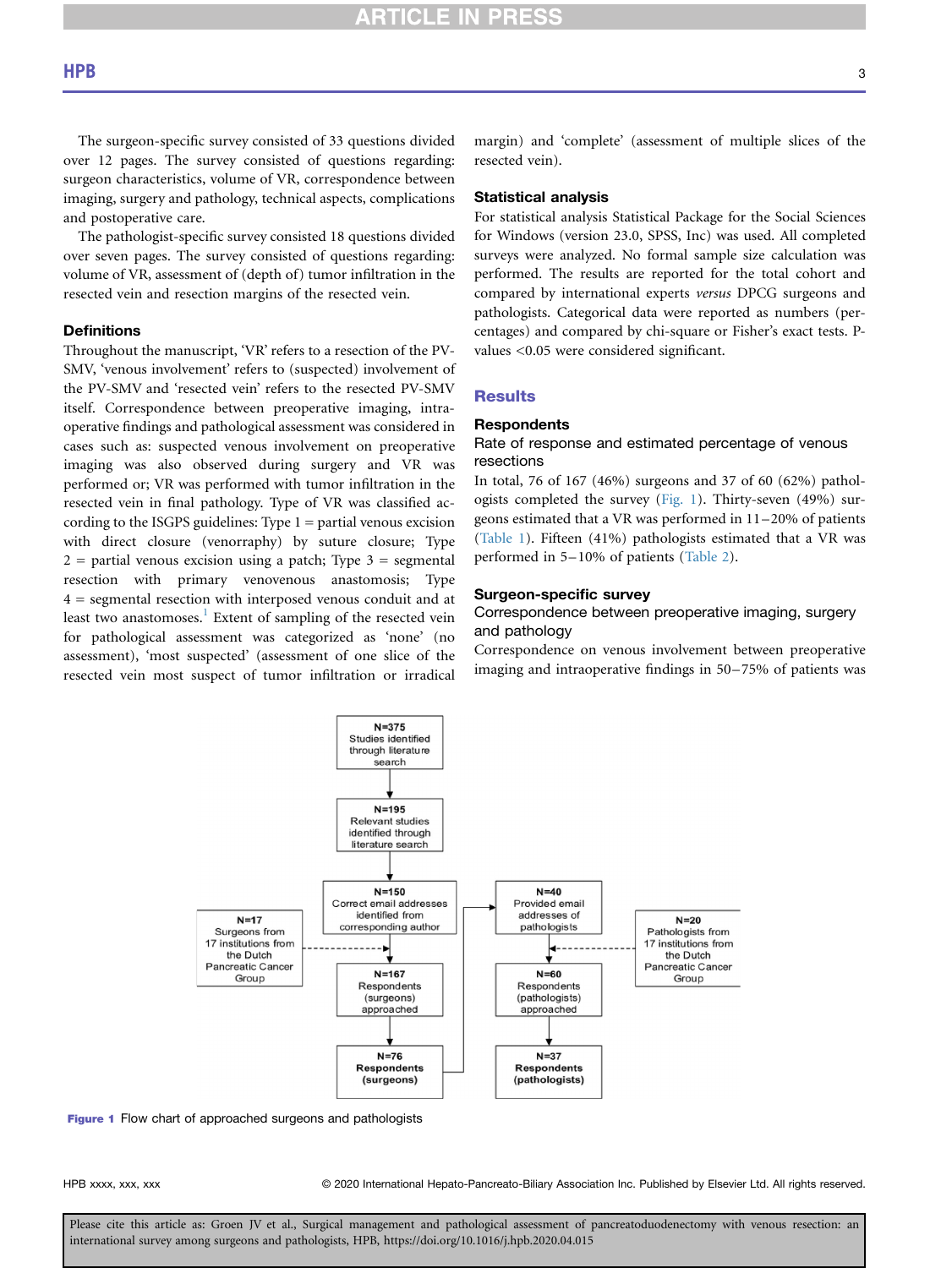# **CLE IN PRE**

| venous involvement by surgeons                                   |                          |      |
|------------------------------------------------------------------|--------------------------|------|
|                                                                  | Total cohort of surgeons |      |
|                                                                  | N                        | $\%$ |
| <b>Total</b>                                                     | 76                       |      |
| <b>Continent</b>                                                 |                          |      |
| Europe                                                           | 51                       | 67   |
| America                                                          | 13                       | 17   |
| Asia/Oceanie                                                     | 12                       | 16   |
| Estimated percentage of venous resection?                        |                          |      |
| >10%                                                             | 19                       | 25   |
| $11 - 20%$                                                       | 37                       | 49   |
| $21 - 40%$                                                       | 17                       | 22   |
| >40%                                                             | 3                        | 4    |
| Do you use per-operative imaging (ultrasound)?                   |                          |      |
| Never                                                            | 43                       | 57   |
| Selected cases                                                   | 25                       | 33   |
| Always                                                           | 8                        | 11   |
| Increased risk of complications?                                 |                          |      |
| Venous resection                                                 |                          |      |
| No                                                               | 34                       | 45   |
| Yes                                                              | 42                       | 55   |
| Confluens/SMV versus the PV?                                     |                          |      |
| No                                                               | 21                       | 28   |
| Yes                                                              | 55                       | 72   |
| <b>Estimated incidence of:</b>                                   |                          |      |
| Post-operative PV-SMV thrombosis? <sup>a</sup>                   |                          |      |
| < 5%                                                             | 32                       | 42   |
| $5 - 10%$                                                        | 32                       | 42   |
| >10%                                                             | 12                       | 16   |
| Post-operative portal hypertension at long-term?                 |                          |      |
| < 5%                                                             | 42                       | 55   |
| $5 - 10%$                                                        | 20                       | 26   |
| >10%                                                             | 14                       | 18   |
| Post-operative bleeding of vascular reconstruction? <sup>a</sup> |                          |      |
| <5%                                                              | 72                       | 95   |
| $5 - 10%$                                                        | 3                        | 4    |
| >10%                                                             | 1                        | 1    |
| Post-operative complications due to congestion? <sup>a</sup>     |                          |      |
| <5%                                                              | 56                       | 74   |
| $5 - 10%$                                                        | 13                       | 17   |
| >10%                                                             | 7                        | 9    |

<span id="page-3-0"></span>Table 1 Clinical management of pancreatoduodenectomy with

<span id="page-3-1"></span> $a$  <90 days after surgery.

estimated by 54 (71%) surgeons. More variation in the estimated correspondence between preoperative imaging or intraoperative findings and pathological assessment was observed ([Fig. 2\)](#page-5-0).

Intraoperative ultrasound was used by 33 (43%) surgeons ([Table 1\)](#page-3-0).

#### **Complications**

An increased risk of complications after VR was estimated by 42 (55%) surgeons ([Table 1\)](#page-3-0). An increased risk of complications after a resection of the SMV/confluens compared with PV was estimated by 55 (72%) surgeons. Type 3 reconstruction (in the scenario of multiple options) was preferred by 46 (61%) surgeons, followed by 22 (26%) surgeons who preferred Type 1 reconstruction ([Fig. 3](#page-5-1)). Type 4 reconstruction was presumed to carry the highest risk of complications by 45 (59%) surgeons, followed Type 1 reconstruction by 15 (20%) surgeons ([Fig. 2](#page-5-0)B).

The most expected postoperative complication was PV-SMV thrombosis within 90 days after surgery, followed by development of portal hypertension at long-term ([Table 1\)](#page-3-0). Some variation in the expected complications due to congestion of the VR within 90 days after surgery existed. Bleeding from the VR within 90 days was the least expected complication.

#### Technical aspects

A VR was always performed by 57 (75%) surgeons themselves, 22% of surgeons prefer to consult a vascular or transplant surgeon (if available) and 2% of surgeons never perform the VR themselves [\(Table 3](#page-6-0)). Clamping for proximal and distal venous control before VR was preferred over vessel loops by 72 (95%) surgeons. The use of a donor vein was preferred over an autologous vein by 14 (18%) surgeons. Heparinization during VR was used by 23 (30%) surgeons. Intraoperative flow measurement in the venous reconstruction was performed by nine (12%) surgeons (accepted flow range: 150–900 mL/min). Clamping of the superior mesenteric artery (SMA) to prevent bowel wall edema during VR was used by 14 (18%) surgeons.

#### Postoperative care

Standard postoperative imaging (ultrasound or computed tomography) for patency control was performed by 41 (54%) surgeons. More than 10 standard thromboprophylaxis regimens were identified when considering type of medication, dosage and duration of prophylaxis. An adjusted thromboprophylaxis regimen following VR (compared to standard) was used by 30 (39%) surgeons.

### International expert surgeons versus DPCG surgeons

A comparison between international expert and Dutch surgeons is provided in the Supplementary Material. Among international expert surgeons, the estimated percentage of VR was higher, Type 3 VR was more often preferred over Type 1, an increase of the risk of complications after VR was less often expected (namely less PV-SMV thrombosis within 90 days after surgery) and Type 4 VR was presumed to carry a higher risk of complication over Type 1. Furthermore, international expert surgeons performed

HPB xxxx, xxx, xxx entitled that C 2020 International Hepato-Pancreato-Biliary Association Inc. Published by Elsevier Ltd. All rights reserved.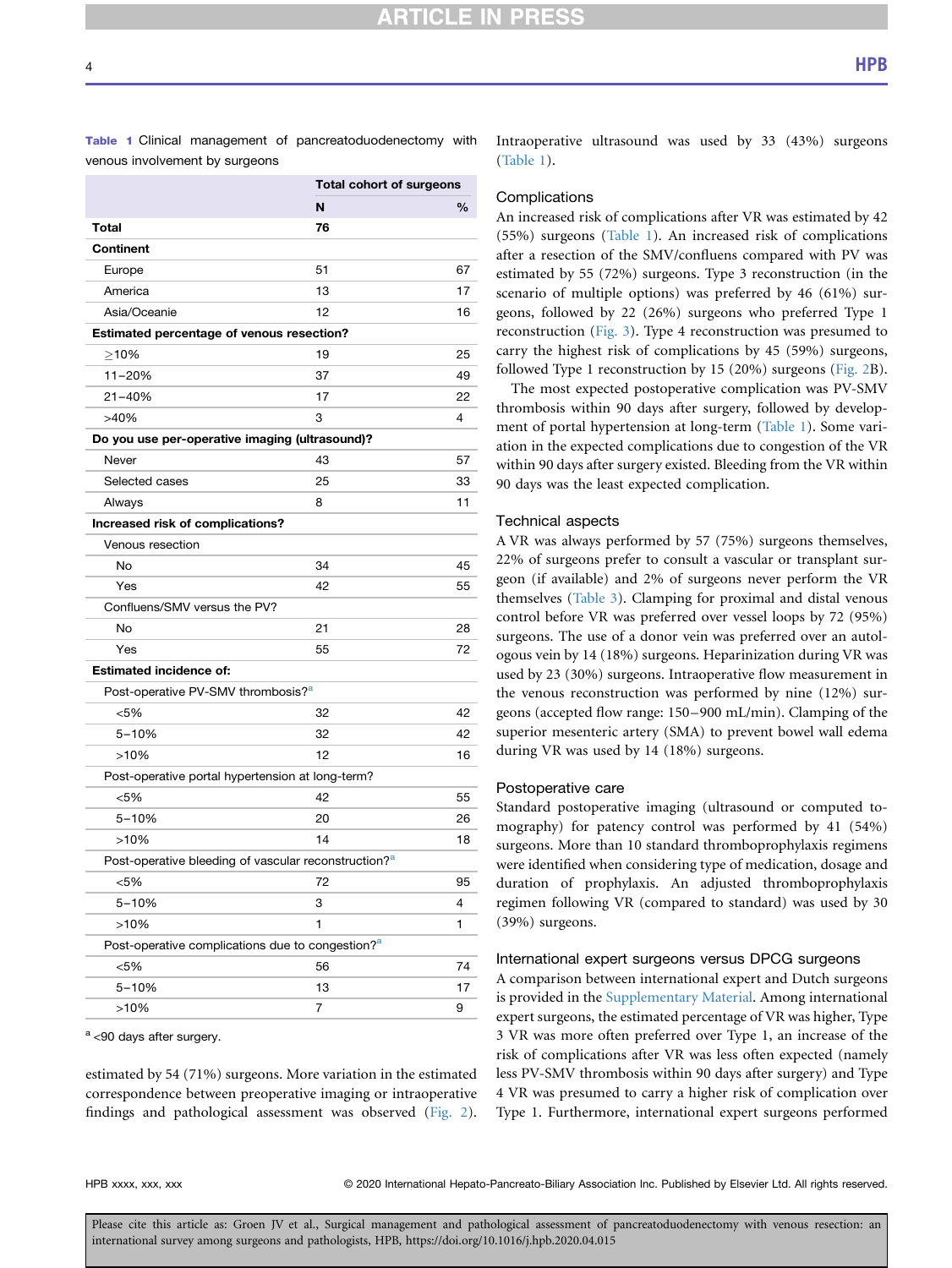<span id="page-4-0"></span>Table 2 Assessment of pancreatoduodenectomy specimen with venous involvement by pathologists

|                                                                                        | <b>Total cohort of pathologists</b> |     |
|----------------------------------------------------------------------------------------|-------------------------------------|-----|
|                                                                                        | N                                   | %   |
| <b>Total</b>                                                                           | 37                                  | 100 |
| <b>Continent</b>                                                                       |                                     |     |
| Europe                                                                                 | 29                                  | 78  |
| America                                                                                | 2                                   | 5   |
| Asia/Oceanie                                                                           | 5                                   | 14  |
| Unknown                                                                                | 1                                   | 3   |
| Estimated percentage of venous resection?                                              |                                     |     |
| < 5%                                                                                   | 10                                  | 27  |
| $5 - 10%$                                                                              | 15                                  | 41  |
| $11 - 20%$                                                                             | 3                                   | 8   |
| >20%                                                                                   | 9                                   | 24  |
| Do you assess tumor infiltration in the resected vein?                                 |                                     |     |
| Never                                                                                  | 3                                   | 8   |
| Rarely                                                                                 | 1                                   | 3   |
| Most often                                                                             | 5                                   | 14  |
| Always                                                                                 | 28                                  | 76  |
| Extent of assessment of tumor infiltration in the resected vein                        |                                     |     |
| None                                                                                   | 3                                   | 8   |
| Most suspected (part of resected vein)                                                 | 18                                  | 49  |
| Complete (entire resected vein)                                                        | 15                                  | 41  |
| Not standardized                                                                       | $\mathbf{1}$                        | 3   |
| Do you assess depth of tumor infiltration in the resected vein?                        |                                     |     |
| Never                                                                                  | 10                                  | 27  |
| Rarely                                                                                 | 6                                   | 16  |
| Most often                                                                             | 9                                   | 24  |
| Always                                                                                 | 12                                  | 32  |
| Extent of assessment of depth of tumor infiltration in the resected vein?              |                                     |     |
| None                                                                                   | 10                                  | 27  |
| Most suspected (part of resected vein)                                                 | 13                                  | 35  |
| Complete (entire resected vein)                                                        | 14                                  | 38  |
| Do you assess the resection margins of the resected vein?                              |                                     |     |
| Never                                                                                  | 6                                   | 16  |
| Rarely                                                                                 | 4                                   | 11  |
| Most often                                                                             | 7                                   | 19  |
| Always                                                                                 | 20                                  | 54  |
| Extent of assessment of the resection margins of the resected vein?                    |                                     |     |
| None                                                                                   | 6                                   | 16  |
| Most suspected (resection margins of the resected vein)                                | 12                                  | 32  |
| Complete (all resection margins of the resected vein)                                  | 19                                  | 51  |
| Do you use additional stainings for assessment of the resected vein?                   |                                     |     |
| No                                                                                     | 19                                  | 51  |
| Yes                                                                                    | 18                                  | 49  |
| Differences between institutions and pathologists in assessment of venous involvement? |                                     |     |
| No                                                                                     | 4                                   | 11  |
| Yes                                                                                    | 33                                  | 89  |

HPB xxxx, xxx, xxx 
<sup>©</sup> 2020 International Hepato-Pancreato-Biliary Association Inc. Published by Elsevier Ltd. All rights reserved.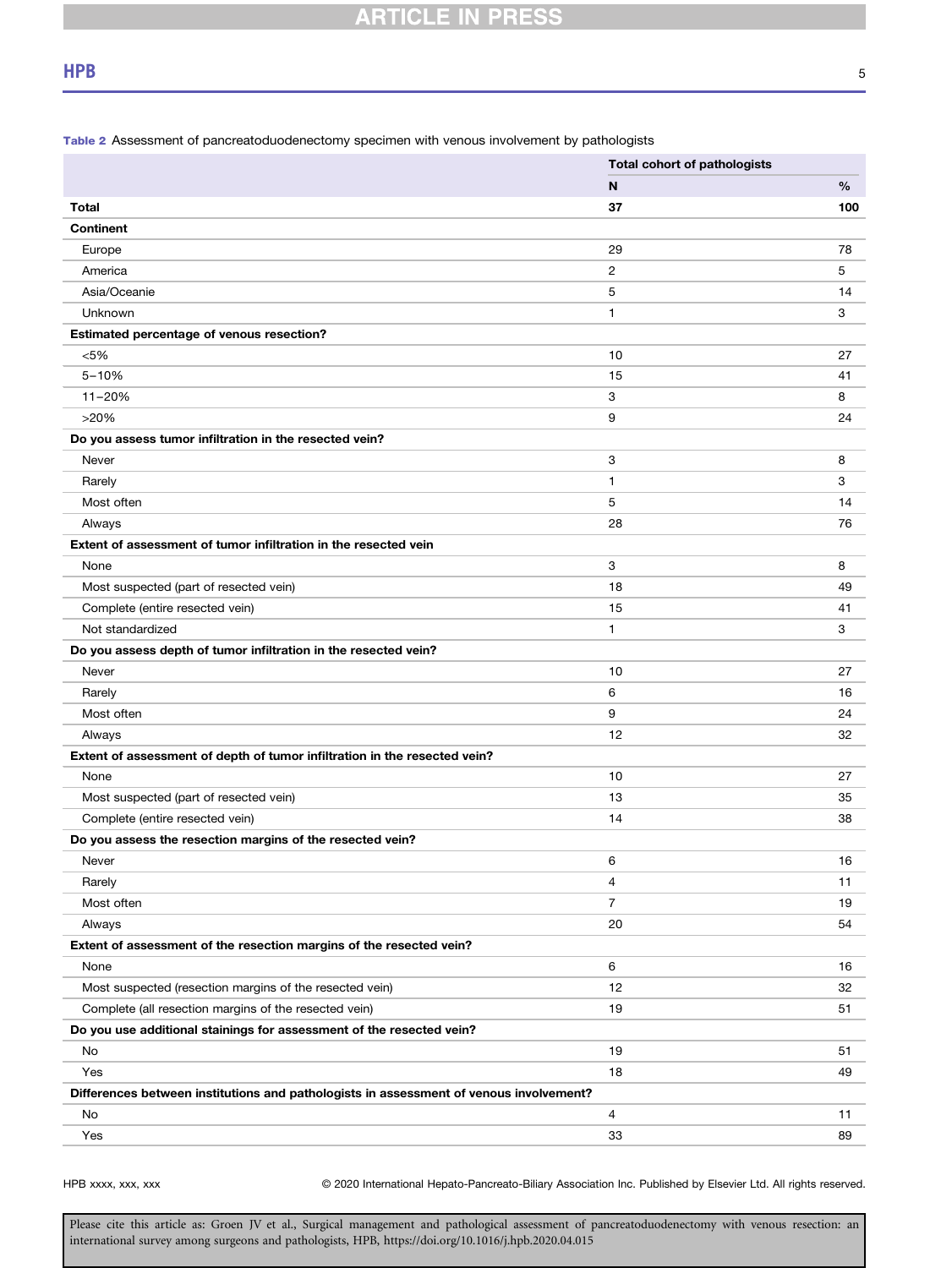<span id="page-5-0"></span>

Figure 2 Estimated correspondence between preoperative imaging, findings during surgery and pathological assessment regarding venous involvement

the VR more often themselves and performed heparinization more often.

# Pathologist-specific survey

## Pathological assessment

Tumor infiltration in the wall of the resected vein was always assessed by 28 (78%) pathologists ([Table 2\)](#page-4-0). The resection margins of the resected vein were always assessed by 19 (53%) pathologists. The depth of tumor infiltration in the wall of the resected vein was always assessed by 12 (32%) pathologists. Some variation was observed in the extent of sampling to assess tumor infiltration.

Additional stainings for the assessment of the wall of the resected PV-SMV were used by 18 (49%) pathologists. The Elastica von Gieson staining was preferred by 16 (45%) pathologists. Among the reasons not to determine (depth of) tumor infiltration or resection margins of the resected vein: 'not in hospital protocol', 'not relevant for prognosis', 'resected vein not recognized' were mentioned. Variation in daily practice of

<span id="page-5-1"></span>

Figure 3 Preferred type of venous resection and presumed most at risk of complications. Type 1= partial venous excision with direct closure; Type 2= partial venous excision with patch reconstruction; Type 3= segmental resection with primary anastomosis; Type 4=segmental resection with interposed venous conduit and at least two anastomoses

pathological assessment of the resected vein was expected by 33 pathologists (89%).

# International expert pathologists versus DPCG pathologists

A comparison between international expert and Dutch pathologists is provided in the Supplementary Material. Among international expert pathologists, the estimated percentage of VR was higher, assessment of depth of tumor infiltration in the wall of the resected PV-SMV was more often always performed and additional stainings (namely Elastica von Gieson staining) for assessment of the wall of the resected PV-SMV were used less frequently.

# **Discussion**

This international survey gives insights into the current surgical management and pathological assessment of pancreatoduodenectomy with venous involvement of international surgeons and pathologists. Different perceptions exist between surgeons and pathologists regarding the estimated percentage of pancreatoduodenectomies with VR. Correspondence between preoperative imaging, intraoperative findings and pathology regarding venous involvement was considered to be suboptimal. Half of the surgeons use intraoperative ultrasound to assess venous involvement. Type 3 reconstruction (segmental resection with primary anastomosis) is most popular, followed by Type 1 reconstruction (partial venous excision with direct closure). Half of surgeons expected a higher risk of complications after VR (especially PV-SMV thrombosis). Some surgeons prefer a donor vein over an autologous vein and some surgeons use clamping of the SMA. Heparinization during VR, postoperative imaging and thromboprophylaxis regimens differed substantially. Most pathologists determine whether there is tumor infiltration in the wall of the resected vein. However, only half of the responding pathologists assess the resection margins of the resected vein. Assessment of depth of tumor infiltration differed between pathologists. Only small differences were observed between international expert and Dutch surgeons and pathologists.

Differences in estimated percentage of VR by participating surgeons reflect what is already known in the literature: a VR rate ranging from  $6-65\%$ .<sup>[8](#page-8-5)</sup> Regarding venous involvement, the surgeons estimated less correspondence between preoperative imaging-pathology and surgery–pathology than preoperative imaging–surgery. Surgeons find it hard to determine if there is tumor infiltration in the resected vein during surgery and to select the right candidates for VR. The estimated correspondence between preoperative imaging and intraoperative findings might deteriorate in the near future, because of more frequent neoad-juvant treatment.<sup>[31](#page-9-2)</sup> Neoadjuvant chemo -and radiotherapy downstages the tumor, but also induces inflammation and fibrosis, which makes assessment of vessel involvement on preoperative imaging and during surgery less reliable. $9-11$  $9-11$  It should

HPB xxxx, xxx, xxx 
reserved. © 2020 International Hepato-Pancreato-Biliary Association Inc. Published by Elsevier Ltd. All rights reserved.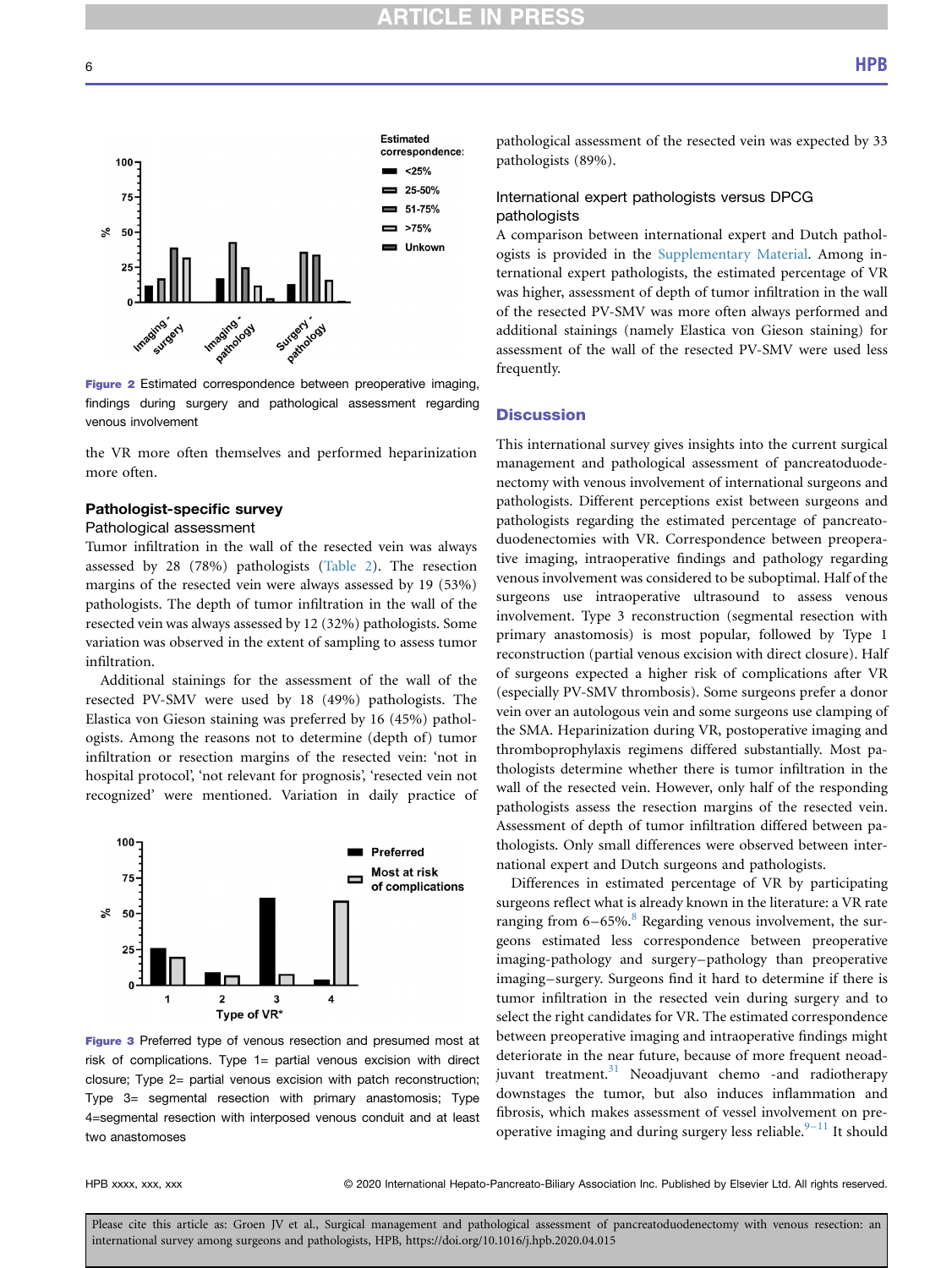**RTICLE IN PRES** 

venous involvement by surgeons

|                                                                     | <b>Total cohort of</b><br>surgeons |               |
|---------------------------------------------------------------------|------------------------------------|---------------|
|                                                                     | N                                  | $\frac{0}{0}$ |
| <b>Total</b>                                                        | 76                                 |               |
| Do you perform the venous resection and reconstruction<br>vourself? |                                    |               |
| <b>No</b>                                                           | $\overline{2}$                     | 3             |
| If possible, with vasc/tx surgeon                                   | 17                                 | 22            |
| Yes                                                                 | 57                                 | 75            |
| Preference for vascular control before venous resection?            |                                    |               |
| <b>Vessel loops</b>                                                 | 3                                  | 4             |
| Clamping                                                            | 72                                 | 95            |
| Not specified                                                       | 1                                  | 1             |
| Preference as venous graft?                                         |                                    |               |
| Autologous vein                                                     | 62                                 | 82            |
| Donor vein                                                          | 14                                 | 18            |
| Preference as synthetic graft?                                      |                                    |               |
| <b>PTFE</b>                                                         | 15                                 | 20            |
| Goretex                                                             | 10                                 | 13            |
| Dacron                                                              | 2                                  | 3             |
| Not specified                                                       | 49                                 | 64            |
| Do you perform heparinization?                                      |                                    |               |
| No                                                                  | 53                                 | 70            |
| Yes                                                                 | 23                                 | 30            |
| Do you perform flow measurement?                                    |                                    |               |
| <b>No</b>                                                           | 67                                 | 88            |
| Yes                                                                 | 9                                  | 12            |
| Do you perform SMA occlusion to prevent portal congestion           |                                    |               |
| <b>No</b>                                                           | 62                                 | 82            |
| Yes                                                                 | 14                                 | 18            |
| Do you perform standard post-operative imaging?                     |                                    |               |
| <b>No</b>                                                           | 35                                 | 46            |
| Yes                                                                 | 41                                 | 54            |
| Do you adjust thromboprophylaxis?                                   |                                    |               |
| <b>No</b>                                                           | 46                                 | 61            |
| Yes                                                                 | 30                                 | 39            |
|                                                                     |                                    |               |

<span id="page-6-0"></span>Table 3 Technical management of pancreatoduodenectomy with

Vasc/tx: vascular/transplant; PTFE: polytetrafluoroethylene; SMA: superior mesenteric artery.

be noted that this survey did not include questions regarding types, quality and timing of preoperative imaging or neoadjuvant treatment.

A survey study found that intraoperative ultrasound is underexposed in the training of active Americas Hepato-Pancreato-Biliary Association members and recent graduates.<sup>[32](#page-9-3)</sup> This may explain why 57% of international expert surgeons never use intraoperative ultrasound (DPCG surgeons: 47%). The promising results of intraoperative ultrasound, $14-17$  $14-17$  have led to the initiation of the ULTRAPANC study within the DPCG [\(https://www.trialregister.nl/trial/7621\)](https://www.trialregister.nl/trial/7621) investigating the added value of intraoperative ultrasound in vascular involvement assessment in pancreatic cancer. To distinguish pancreatic tumor infiltration from inflammatory or fibrotic tissue, other techniques like fluorescence image-guided surgery and intraoperative cytology of the touch smear of the exposed PV-SMV are being investigated. $33-35$  $33-35$  These additional tools may decrease the number of patients put at increased risk of complications due to unnecessary VR (i.e. no tumor infiltration in the resected vein and sufficient resection margin). On the other hand, previous studies have suggested improved survival after routine VR which warrants further investigation. $13$ 

Type 3 reconstruction was most popular in the scenario of multiple options, followed by Type 1 (namely among DPCG surgeons). A donor vein was preferred over an autologous vein for reconstruction by 18% of surgeons. This probably reflects a variety of personal preferences and experience, though might also be influenced by ethical or legislation issues. Several studies have shown an increase of VR over the time, indicating that there should be sufficient exposure in the training program of pancreatoduodenectomy surgeons.<sup>[36](#page-9-5)–38</sup> Most surgeons thought that Type 4 reconstruction carried the highest risk of complications. Several studies about association between type of VR and complications exist.<sup>[19](#page-8-20),[21](#page-8-14)[,39](#page-9-6),[40](#page-9-7)</sup> A meta-analysis and a cohort study showed that a prosthetic graft was associated with early PV-SMV thrombosis.<sup>[18](#page-8-10),[22](#page-8-11)</sup> This is relevant since early PV-SMV thrombosis (the most expected complication in the survey) is one of the main causes of postoperative mortality and immediate treatment is warranted.<sup>[22](#page-8-11)[,41](#page-9-8)[,42](#page-9-9)</sup> Some studies describe the use of intra-operative techniques like clamping of the SMA, heparinization<sup>[22](#page-8-11)</sup> and flow measurement in the venous reconstruction,  $43$  although its role has yet to be determined as the use varied between surgeons. Thromboprophylaxis might decrease the risk of PV-SMV thrombosis following VR, but a meta-analysis of nonrandomized studies showed no association between thrombo-prophylaxis and incidence of thrombosis.<sup>[22](#page-8-11)</sup> Thromboprophylaxis remains a difficult subject as the balance between thrombosis and postoperative hemorrhage is delicate.<sup>[44](#page-9-11)</sup> In this regard, the large variation in postoperative imaging and thromboprophylaxis regimens among surgeons is remarkable in view of the fact that PV-SMV thrombosis is the most expected complication after VR. Future research is needed to identify the optimal technique for VR, postoperative management (including imaging for patency control and thromboprophylaxis) after pancreatoduodenectomy with VR.

The low estimated percentages of VR by pathologists compared to surgeons may for a large part be explained by unrecognized resected vein due to absence or loss of marking of the specimen and insufficient information in the pathology order. Within the DPCG there is increasing awareness of this problem and several proposals have been discussed to standardize

HPB xxxx, xxx, xxx 
reserved. 
© 2020 International Hepato-Pancreato-Biliary Association Inc. Published by Elsevier Ltd. All rights reserved.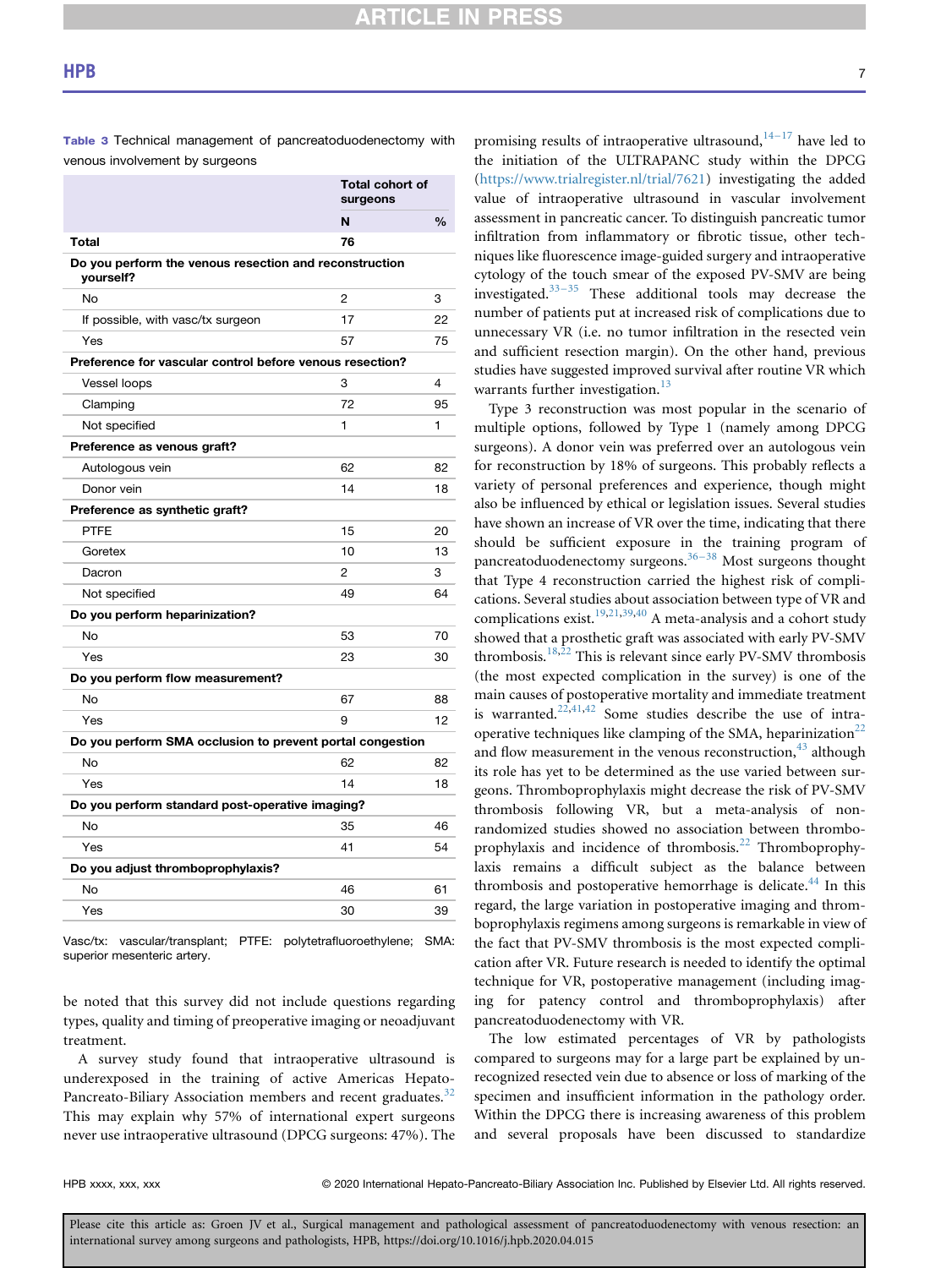# **ARTICLE IN PRESS**

pathology orders and reports. The majority of pathologists in the survey determine tumor infiltration in the wall of the resected vein, whereas only half assesses the resection margins of the resected venous wedge or segment. As stated by the ISGPS, a VR is indicated if a radical resection is possible and thus the resection margins of the VR should be assessed to confirm this. However, the significance of a positive or minimal margin at the resected vein is unclear, let alone the relevance of tumor reaching the tunica intima which suggests possible shedding of tumor into the bloodstream. Assessment of depth of tumor infiltration (27% never, 16% rarely, 24% most often, 32% always) varied between pathologists. This is not surprising, since contemporary literature on the clinical relevance of depth of infiltration is contradicting. $4,5,21,23,24$  $4,5,21,23,24$  $4,5,21,23,24$  $4,5,21,23,24$  $4,5,21,23,24$  $4,5,21,23,24$  $4,5,21,23,24$  According to the ISGPS, depth of vessel infiltration should be classified as tunica adventitia, media and further, or tumor in the intima.<sup>[1](#page-8-0)</sup> It is unclear whether pathologists were involved in the ISGPS statement. The proposed classification is challenging for pathologists as the limits of the tunica adventitia are not easily identified due to peritumoral inflammation.

There are two commonly used grossing techniques (axial slicing and bivalving) for pathological assessment of the pancreatoduodenectomy specimen. There is no evidence in favor of one or the other and the choice is often based on personal preferences and training history.<sup>[25](#page-8-16)</sup> The main advantage of the bivalving technique is the ability to adequately asses the origin of periampullary tumors and assess cystic tumors and their relationship to the ducts, which is less relevant in pancreatic cancer specimens. The bivalving dissection method $45$  and the Royal College of Pathologists dataset $46$  describe sampling of the resected vein, although without precise sampling directions. The axial dissection method necessitates more samples, with a higher probability of finding an R1 margin, and a more extensive nodal assessment. However, it does not describe sampling of the resected vein. $47,48$  $47,48$  Almost all pathologists expected variation in daily practice regarding the approach of a resected vein. The principal reason for this is the lack of information in pathology orders and communication between the surgeon and pathologist. This emphasizes the need for standardization and completeness of pathology orders. Once the resected vein is always recognized and assessment is standardized, it may become possible to study the clinical and prognostic implications of tumor infiltration in the wall of the resected vein, its resection margins and relationship between tumor infiltration and circulating tumor DNA.

This results of this study should be interpreted in light of some limitations. First, the relatively small sample size. The systematic review of the last decade ensures representation of expert pancreatic surgeons and pathologists and provides insight in the multidisciplinary management on an international level. Due to the small sample size, however, no subgroup analyses were performed per continent. Second, responses are preferences and

perceptions of individuals and were not confirmed by patient data. Lastly, when interpreting the comparison between international experts and Dutch surgeons and pathologists, one must realize that the international experts are mostly from high (er) volume institution and have been involved in research on this topic as a result of the selection of these experts from the literature.

Nowadays, pancreatoduodenectomy with venous involvement is a small but growing part of clinical practice and therefore collaboration is pivotal to gain evidence and improve outcomes. To provide more insight in the clinical impact of pancreatoduodenectomy with venous involvement, the authors initiated the MULTI-VERS PROJECT [\(https://www.trialregister.nl/trial/](https://www.trialregister.nl/trial/6775) [6775\)](https://www.trialregister.nl/trial/6775).

In conclusion, this international survey shows variations in the surgical management and pathological assessment of pancreatoduodenectomy with venous involvement. This highlights the lack of high-level evidence and emphasizes the need for further research on imaging modalities to improve patient selection for VR, surgical techniques, postoperative management, the prognostic relevance and standardized pathology assessment of tumor infiltration, depth of tumor infiltration and resection margins of the resected vein.

#### Acknowledgements

The authors would like to thank all participating surgeons and pathologists who completed the survey.

#### Ethics approval and consent to participate

Institutional Review Board approval was not sought since no patients were involved. Informed consent of respondents was implied when they completed the survey.

#### Consent for publication

Not applicable.

#### Data availability

The datasets used during this study are available on reasonable request from the corresponding author.

#### Funding

This work was supported by the Bas Mulder Award (grant UL2015-7665) from the Alpe d'HuZes foundation/Dutch Cancer Society.

#### Authors' contributions

Study conception and design: JVG, MS, AFS, MGB, CHJvE, IQM, JdV, MNW, BAB, JSDM.

Data acquisition, analyses and interpretation: JVG, MS, AFS, MGB, LAAB, JV, BAB, JSDM.

Manuscript drafting and revising: JVG, MS, AFS, LAAB, MGB, CHJvE, IQM, JV, JdV, MNW, BAB, JSDM.

Final approval of manuscript: JVG, MS, AFS, MGB, LAAB, CHJvE, IQM, JV, JdV, MNW, BAB, JSDM.

HPB xxxx, xxx, xxx 
reserved. © 2020 International Hepato-Pancreato-Biliary Association Inc. Published by Elsevier Ltd. All rights reserved.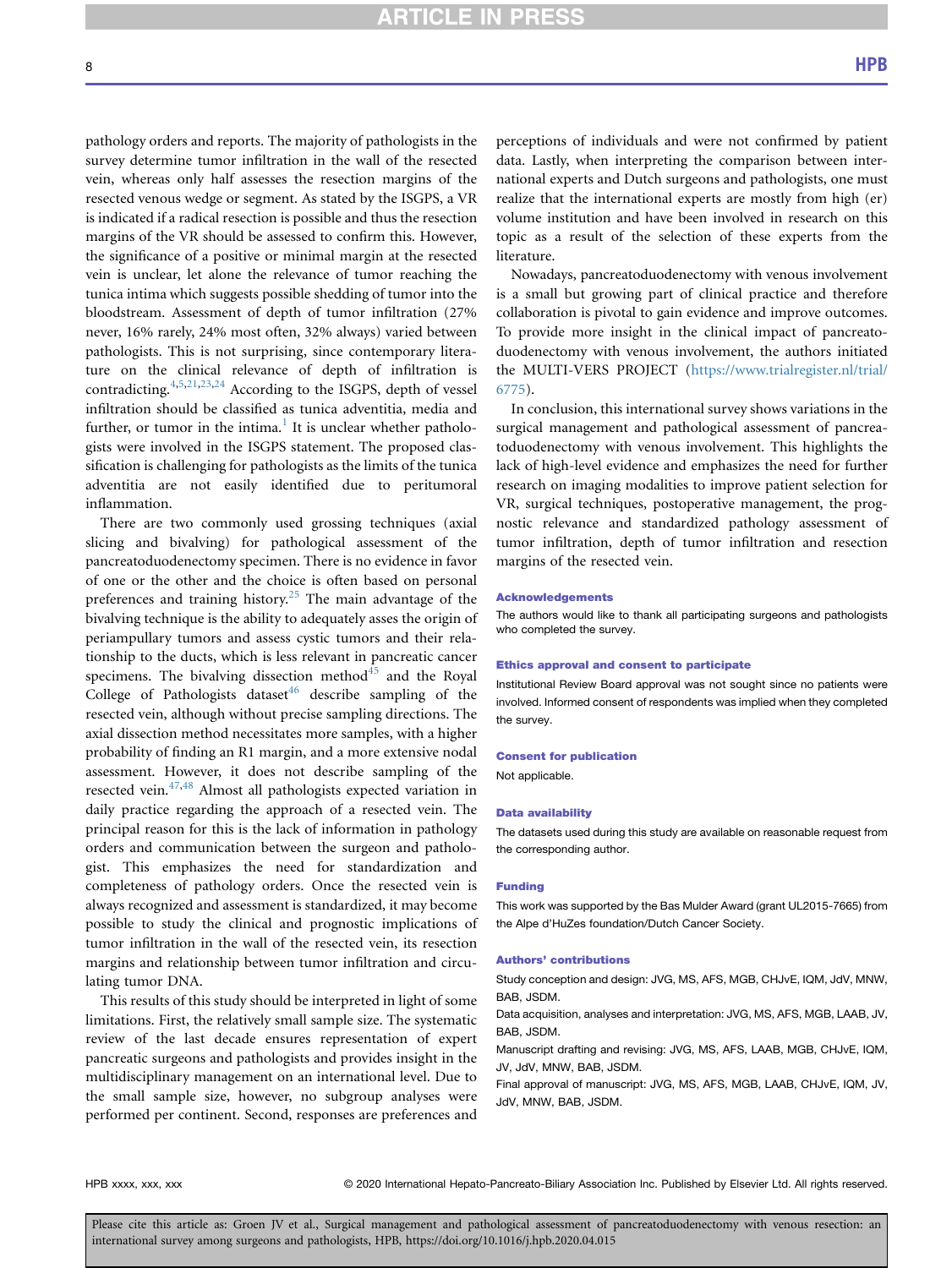## Conflict of interest

None declared.

# **References**

- <span id="page-8-0"></span>1. [Bockhorn M, Uzunoglu FG, Adham M, Imrie C, Milicevic M,](http://refhub.elsevier.com/S1365-182X(20)30142-8/sref1) Sandberg AA et al[. \(2014\) Borderline resectable pancreatic cancer: a](http://refhub.elsevier.com/S1365-182X(20)30142-8/sref1) [consensus statement by the International Study Group of Pancreatic](http://refhub.elsevier.com/S1365-182X(20)30142-8/sref1) [Surgery \(ISGPS\).](http://refhub.elsevier.com/S1365-182X(20)30142-8/sref1) Surgery 155:977–988.
- <span id="page-8-1"></span>2. van Roessel S, Kasumova GG, Tabatabaie O, Ng SC, van Rijssen LB, Verheij J et al. (2018 Jun) Pathological margin clearance and survival after pancreaticoduodenectomy in a US and European pancreatic center. Ann Surg Oncol 25:1760–1767. [https://doi.org/10.1245/](https://doi.org/10.1245/s10434-018-6467-9) [s10434-018-6467-9.](https://doi.org/10.1245/s10434-018-6467-9) Epub 2018 Apr 12.
- <span id="page-8-2"></span>3. Tummers WS, Groen JV, Sibinga Mulder BG, Farina-Sarasqueta A, Morreau J, Putter H et al. (2019 Jul) Impact of resection margin status on recurrence and survival in pancreatic cancer surgery. Br J Surg 106: 1055–1065. [https://doi.org/10.1002/bjs.11115.](https://doi.org/10.1002/bjs.11115) Epub 2019 Mar 18.
- <span id="page-8-3"></span>4. [Han SS, Park SJ, Kim SH, Cho SY, Kim YK, Kim TH](http://refhub.elsevier.com/S1365-182X(20)30142-8/sref4) et al. (2012) Clinical signifi[cance of portal-superior mesenteric vein resection in](http://refhub.elsevier.com/S1365-182X(20)30142-8/sref4) [pancreatoduodenectomy for pancreatic head cancer.](http://refhub.elsevier.com/S1365-182X(20)30142-8/sref4) Pancreas 41: 102–[106.](http://refhub.elsevier.com/S1365-182X(20)30142-8/sref4)
- <span id="page-8-13"></span>5. [Nakao A, Kanzaki A, Fujii T, Kodera Y, Yamada S, Sugimoto H](http://refhub.elsevier.com/S1365-182X(20)30142-8/sref5) et al. [\(2012\) Correlation between radiographic classi](http://refhub.elsevier.com/S1365-182X(20)30142-8/sref5)fication and pathological [grade of portal vein wall invasion in pancreatic head cancer.](http://refhub.elsevier.com/S1365-182X(20)30142-8/sref5) Ann Surg [255:103](http://refhub.elsevier.com/S1365-182X(20)30142-8/sref5)–108.
- 6. [Porembka MR, Hawkins WG, Linehan DC, Gao F, Ma C, Brunt EM](http://refhub.elsevier.com/S1365-182X(20)30142-8/sref6) et al. [\(2011\) Radiologic and intraoperative detection of need for mesenteric](http://refhub.elsevier.com/S1365-182X(20)30142-8/sref6) [vein resection in patients with adenocarcinoma of the head of the](http://refhub.elsevier.com/S1365-182X(20)30142-8/sref6) [pancreas.](http://refhub.elsevier.com/S1365-182X(20)30142-8/sref6) HPB 13:633–642.
- <span id="page-8-4"></span>7. [Shen YN, Bai XL, Li GG, Liang TB. \(2017\) Review of radiological clas](http://refhub.elsevier.com/S1365-182X(20)30142-8/sref7)sifi[cations of pancreatic cancer with peripancreatic vessel invasion: are](http://refhub.elsevier.com/S1365-182X(20)30142-8/sref7) [new grading criteria required?](http://refhub.elsevier.com/S1365-182X(20)30142-8/sref7) Canc Imag 17:14.
- <span id="page-8-5"></span>8. [Giovinazzo F, Turri G, Katz MH, Heaton N, Ahmed I. \(2016\) Meta](http://refhub.elsevier.com/S1365-182X(20)30142-8/sref8)analysis of benefi[ts of portal-superior mesenteric vein resection in](http://refhub.elsevier.com/S1365-182X(20)30142-8/sref8) [pancreatic resection for ductal adenocarcinoma.](http://refhub.elsevier.com/S1365-182X(20)30142-8/sref8) Br J Surg 103: 179–[191.](http://refhub.elsevier.com/S1365-182X(20)30142-8/sref8)
- <span id="page-8-6"></span>9. [Buchs NC, Chilcott M, Poletti PA, Buhler LH, Morel P. \(2010\) Vascular](http://refhub.elsevier.com/S1365-182X(20)30142-8/sref9) [invasion in pancreatic cancer: imaging modalities, preoperative diag](http://refhub.elsevier.com/S1365-182X(20)30142-8/sref9)[nosis and surgical management.](http://refhub.elsevier.com/S1365-182X(20)30142-8/sref9) World J Gastroenterol 16:818–831.
- 10. [Ferrone CR, Marchegiani G, Hong TS, Ryan DP, Deshpande V,](http://refhub.elsevier.com/S1365-182X(20)30142-8/sref10) McDonnell EI et al[. \(2015\) Radiological and surgical implications of](http://refhub.elsevier.com/S1365-182X(20)30142-8/sref10) [neoadjuvant treatment with FOLFIRINOX for locally advanced and](http://refhub.elsevier.com/S1365-182X(20)30142-8/sref10) [borderline resectable pancreatic cancer.](http://refhub.elsevier.com/S1365-182X(20)30142-8/sref10) Ann Surg 261:12–17.
- 11. [White RR, Paulson EK, Freed KS, Keogan MT, Hurwitz HI, Lee C](http://refhub.elsevier.com/S1365-182X(20)30142-8/sref11) et al. [\(2001\) Staging of pancreatic cancer before and after neoadjuvant](http://refhub.elsevier.com/S1365-182X(20)30142-8/sref11) chemoradiation. [J Gastrointest Surg](http://refhub.elsevier.com/S1365-182X(20)30142-8/sref11) 5:626–633.
- <span id="page-8-7"></span>12. [Hirota M, Kanemitsu K, Takamori H, Chikamoto A, Tanaka H, Sugita H](http://refhub.elsevier.com/S1365-182X(20)30142-8/sref12) et al[. \(2010\) Pancreatoduodenectomy using a no-touch isolation tech](http://refhub.elsevier.com/S1365-182X(20)30142-8/sref12)nique. [Am J Surg](http://refhub.elsevier.com/S1365-182X(20)30142-8/sref12) 199:e65–e68.
- <span id="page-8-8"></span>13. [Turrini O, Ewald J, Barbier L, Mokart D, Blache JL, Delpero JR. \(2013\)](http://refhub.elsevier.com/S1365-182X(20)30142-8/sref13) [Should the portal vein be routinely resected during pancreaticoduode](http://refhub.elsevier.com/S1365-182X(20)30142-8/sref13)[nectomy for adenocarcinoma?](http://refhub.elsevier.com/S1365-182X(20)30142-8/sref13) Ann Surg 257:726–730.
- <span id="page-8-9"></span>14. [Morelli L, Berchiolli R, Guadagni S, Palmeri M, Furbetta N, Gianardi D](http://refhub.elsevier.com/S1365-182X(20)30142-8/sref14) et al[. \(2018\) Pancreatoduodenectomy without vascular resection in](http://refhub.elsevier.com/S1365-182X(20)30142-8/sref14) [patients with primary resectable Adenocarcinoma and unilateral venous](http://refhub.elsevier.com/S1365-182X(20)30142-8/sref14) [contact: a matched case study.](http://refhub.elsevier.com/S1365-182X(20)30142-8/sref14) Gastroenterol Res Pract 2018:1081494.
- 15. [Vogel JA, Rombouts SJ, de Rooij T, van Delden OM, Dijkgraaf MG, van](http://refhub.elsevier.com/S1365-182X(20)30142-8/sref15) Gulik TM et al[. \(2017\) Induction chemotherapy followed by resection or](http://refhub.elsevier.com/S1365-182X(20)30142-8/sref15) [irreversible electroporation in locally advanced pancreatic cancer](http://refhub.elsevier.com/S1365-182X(20)30142-8/sref15) [\(IMPALA\): a prospective cohort study.](http://refhub.elsevier.com/S1365-182X(20)30142-8/sref15) Ann Surg Oncol 24:2734–2743.
- 16. van Veldhuisen E, Walma MS, van Rijssen LB, Busch OR, Bruijnen RCG, van Delden OM et al. (2019 Oct) Added value of intra-operative ultrasound to determine the resectability of locally advanced pancreatic cancer following FOLFIRINOX chemotherapy (IMAGE): a prospective multicenter study. HPB 21:1385–1392. [https://doi.org/10.1016/](https://doi.org/10.1016/j.hpb.2019.02.017) [j.hpb.2019.02.017.](https://doi.org/10.1016/j.hpb.2019.02.017) Epub 2019 Apr 19.
- 17. [Sibinga Mulder BG, Feshtali S, Farina Sarasqueta A, Vahrmeijer AL,](http://refhub.elsevier.com/S1365-182X(20)30142-8/sref17) Swijnenburg RJ, Bonsing BA et al[. \(2019\) A prospective clinical trial to](http://refhub.elsevier.com/S1365-182X(20)30142-8/sref17) [determine the effect of intraoperative ultrasound on surgical strategy](http://refhub.elsevier.com/S1365-182X(20)30142-8/sref17) [and resection outcome in patients with pancreatic cancer.](http://refhub.elsevier.com/S1365-182X(20)30142-8/sref17) Ultrasound [Med Biol](http://refhub.elsevier.com/S1365-182X(20)30142-8/sref17) 45:2019–2026.
- <span id="page-8-10"></span>18. [Dua MM, Tran TB, Klausner J, Hwa KJ, Poultsides GA, Norton JA](http://refhub.elsevier.com/S1365-182X(20)30142-8/sref18) et al. [\(2015\) Pancreatectomy with vein reconstruction: technique matters.](http://refhub.elsevier.com/S1365-182X(20)30142-8/sref18) HPB [17:824](http://refhub.elsevier.com/S1365-182X(20)30142-8/sref18)–831.
- <span id="page-8-20"></span>19. [Kleive D, Berstad AE, Sahakyan MA, Verbeke CS, Naper C, Haugvik SP](http://refhub.elsevier.com/S1365-182X(20)30142-8/sref19) et al[. \(2018\) Portal vein reconstruction using primary anastomosis or](http://refhub.elsevier.com/S1365-182X(20)30142-8/sref19) [venous interposition allograft in pancreatic surgery.](http://refhub.elsevier.com/S1365-182X(20)30142-8/sref19) J Vasc Surg Venous [Lymphat Disord](http://refhub.elsevier.com/S1365-182X(20)30142-8/sref19) 6:66–74.
- 20. [Kleive D, Berstad AE, Verbeke CS, Haugvik SP, Gladhaug IP, Line PD](http://refhub.elsevier.com/S1365-182X(20)30142-8/sref20) et al[. \(2016\) Cold-stored cadaveric venous allograft for superior](http://refhub.elsevier.com/S1365-182X(20)30142-8/sref20) [mesenteric/portal vein reconstruction during pancreatic surgery.](http://refhub.elsevier.com/S1365-182X(20)30142-8/sref20) HPB [18:615](http://refhub.elsevier.com/S1365-182X(20)30142-8/sref20)–622.
- <span id="page-8-14"></span>21. [Ravikumar R, Sabin C, Abu Hilal M, Al-Hilli A, Aroori S, Bond-Smith G](http://refhub.elsevier.com/S1365-182X(20)30142-8/sref21) et al[. \(2017\) Impact of portal vein in](http://refhub.elsevier.com/S1365-182X(20)30142-8/sref21)filtration and type of venous [reconstruction in surgery for borderline resectable pancreatic cancer.](http://refhub.elsevier.com/S1365-182X(20)30142-8/sref21) Br J Surg [104:1539](http://refhub.elsevier.com/S1365-182X(20)30142-8/sref21)–1548.
- <span id="page-8-11"></span>22. [Chandrasegaram MD, Eslick GD, Lee W, Brooke-Smith ME, Padbury R,](http://refhub.elsevier.com/S1365-182X(20)30142-8/sref22) Worthley CS et al[. \(2014\) Anticoagulation policy after venous resection](http://refhub.elsevier.com/S1365-182X(20)30142-8/sref22) [with a pancreatectomy: a systematic review.](http://refhub.elsevier.com/S1365-182X(20)30142-8/sref22) HPB 16:691–698.
- <span id="page-8-12"></span>23. [Fukuda S, Oussoultzoglou E, Bachellier P, Rosso E, Nakano H, Audet M](http://refhub.elsevier.com/S1365-182X(20)30142-8/sref23) et al. (2007) Signifi[cance of the depth of portal vein wall invasion after](http://refhub.elsevier.com/S1365-182X(20)30142-8/sref23) [curative resection for pancreatic adenocarcinoma.](http://refhub.elsevier.com/S1365-182X(20)30142-8/sref23) Arch Surg 142: 172–[179. discussion 80.](http://refhub.elsevier.com/S1365-182X(20)30142-8/sref23)
- <span id="page-8-15"></span>24. Roch AM, House MG, Cioffi [J, Ceppa EP, Zyromski NJ, Nakeeb A](http://refhub.elsevier.com/S1365-182X(20)30142-8/sref24) et al. (2016) Signifi[cance of portal vein invasion and extent of invasion in](http://refhub.elsevier.com/S1365-182X(20)30142-8/sref24) [patients undergoing pancreatoduodenectomy for pancreatic adeno](http://refhub.elsevier.com/S1365-182X(20)30142-8/sref24)carcinoma. [J Gastrointest Surg](http://refhub.elsevier.com/S1365-182X(20)30142-8/sref24) 20:479–487. discussion 87.
- <span id="page-8-16"></span>25. [Soer E, Brosens L, van de Vijver M, Dijk F, van Velthuysen ML, Farina-](http://refhub.elsevier.com/S1365-182X(20)30142-8/sref25)Sarasqueta A et al[. \(2018\) Dilemmas for the pathologist in the oncologic](http://refhub.elsevier.com/S1365-182X(20)30142-8/sref25) [assessment of pancreatoduodenectomy specimens : an overview of](http://refhub.elsevier.com/S1365-182X(20)30142-8/sref25) [different grossing approaches and the relevance of the histopatholog](http://refhub.elsevier.com/S1365-182X(20)30142-8/sref25)[ical characteristics in the oncologic assessment of pancreatoduode](http://refhub.elsevier.com/S1365-182X(20)30142-8/sref25)[nectomy specimens.](http://refhub.elsevier.com/S1365-182X(20)30142-8/sref25) Virchows Arch – Int J Pathol 472:533–543.
- <span id="page-8-17"></span>26. [Boggi U, Del Chiaro M, Croce C, Vistoli F, Signori S, Moretto C](http://refhub.elsevier.com/S1365-182X(20)30142-8/sref26) et al. [\(2009\) Prognostic implications of tumor invasion or adhesion to peri](http://refhub.elsevier.com/S1365-182X(20)30142-8/sref26)[pancreatic vessels in resected pancreatic cancer.](http://refhub.elsevier.com/S1365-182X(20)30142-8/sref26) Surgery 146: 869–[881.](http://refhub.elsevier.com/S1365-182X(20)30142-8/sref26)
- <span id="page-8-18"></span>27. [Kauffmann EF, Napoli N, Menonna F, Vistoli F, Amorese G, Campani D](http://refhub.elsevier.com/S1365-182X(20)30142-8/sref27) et al[. \(2016\) Robotic pancreatoduodenectomy with vascular resection.](http://refhub.elsevier.com/S1365-182X(20)30142-8/sref27) [Langenbeck](http://refhub.elsevier.com/S1365-182X(20)30142-8/sref27)'s Arch Surg 401:1111–1122.
- <span id="page-8-19"></span>28. Kleive D, Labori KJ, Line PD, Gladhaug IP, Verbeke CS. (2020 Jan) Pancreatoduodenectomy with venous resection for ductal

HPB xxxx, xxx, xxx 
reserved. 
© 2020 International Hepato-Pancreato-Biliary Association Inc. Published by Elsevier Ltd. All rights reserved.